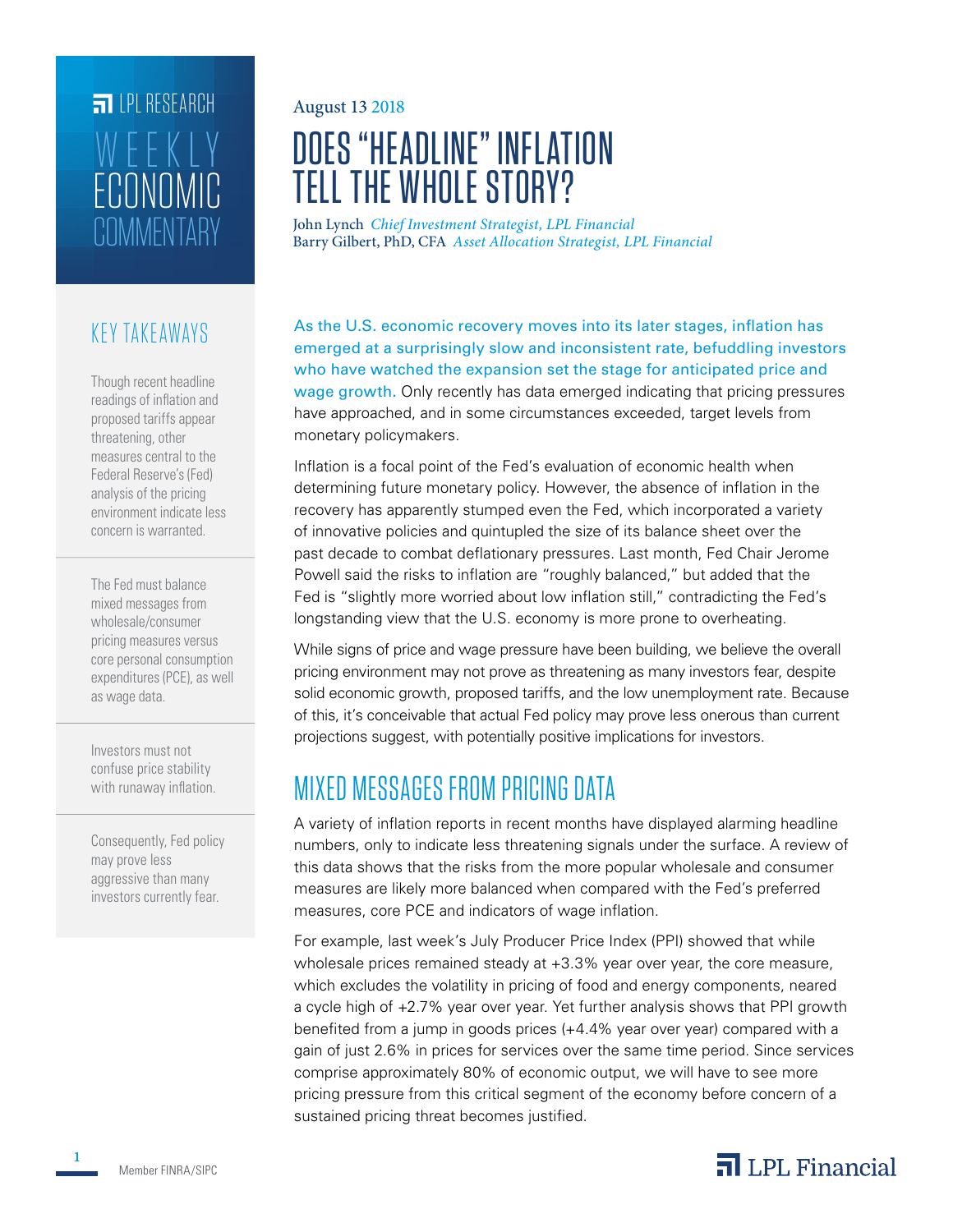WEC

headline reading of +2.9% year over year also suggests increased pricing pressures. Further analysis of core CPI also indicates a cycle high (+2.4% year over year), which is slightly above the peak of +2.3% achieved three times (April 2012, February 2016, and August 2016) since 2008. In each of these instances, however, the forces of supply and demand caused core readings to decline below 2.0% over the ensuing 12 months. This begs the question of whether peaks in core measures are self-sustaining, or self-correcting. We'll continue to monitor this in the months and quarters ahead.

### CORE PCE AND WAGES

Another of the main inflation gauges we watch is core PCE, which is the Fed's preferred inflation measure [Figure 1]. Core PCE rose +1.9% year

#### **<sup>1</sup>CORE PCE SHOWS INFLATION IS MUTED COMPARED TO LAST TIGHTENING CYCLE**



A tightening cycle is a period in which the federal funds rate increases.

over year in June, just below the Fed's target of 2%. We believe it's important for investors to remember that the Fed's official mandates are to ensure as full an employment situation as possible and to achieve price stability. Since the latter is assumed to be +2.0% year-over-year inflation growth, we believe the current core PCE reading must be viewed in the context of stable prices, rather than runaway inflation.

Indeed, inflation this cycle has been more muted than in previous experiences, with core PCE growth averaging +1.7% since the Fed's first rate hike in December 2015. This compares favorably with the 2.2% average reading from the Fed's last tightening cycle (from June 2004 to June 2006).

Recently, the Fed has emphasized the "symmetric" nature of the core PCE target to reassure investors that it will consider other long-term indicators of price and wage growth even if core PCE climbs above 2.0%. To us, this is the Fed's nod to other signals that inflation may not be robust enough for the current stage of the expansion.

It's also important for investors to appreciate the importance of wage growth when assessing the environment for inflation. Since wages can represent up to 70% of total business costs, it's difficult to have a sustainable pricing threat without the participation of wages. The July jobs report showed that average hourly earnings rose 2.7% over the past 12 months, while the Employment Cost Index climbed 2.8% year over year through the end of the second quarter. Considering that each of the past five recessions started with wage growth in excess of 4.0%, we believe there is ample time before inflationary wage pressures can weigh on output. To be sure, this is a curious time, given that unemployment is at a cycle low. Yet the combination of low labor force participation, mild productivity growth, globalization, and millennials replacing baby boomers in the workforce has managed to keep a lid on wage costs.

### $\overline{\mathbf{a}}$  LPL Financial

**2**